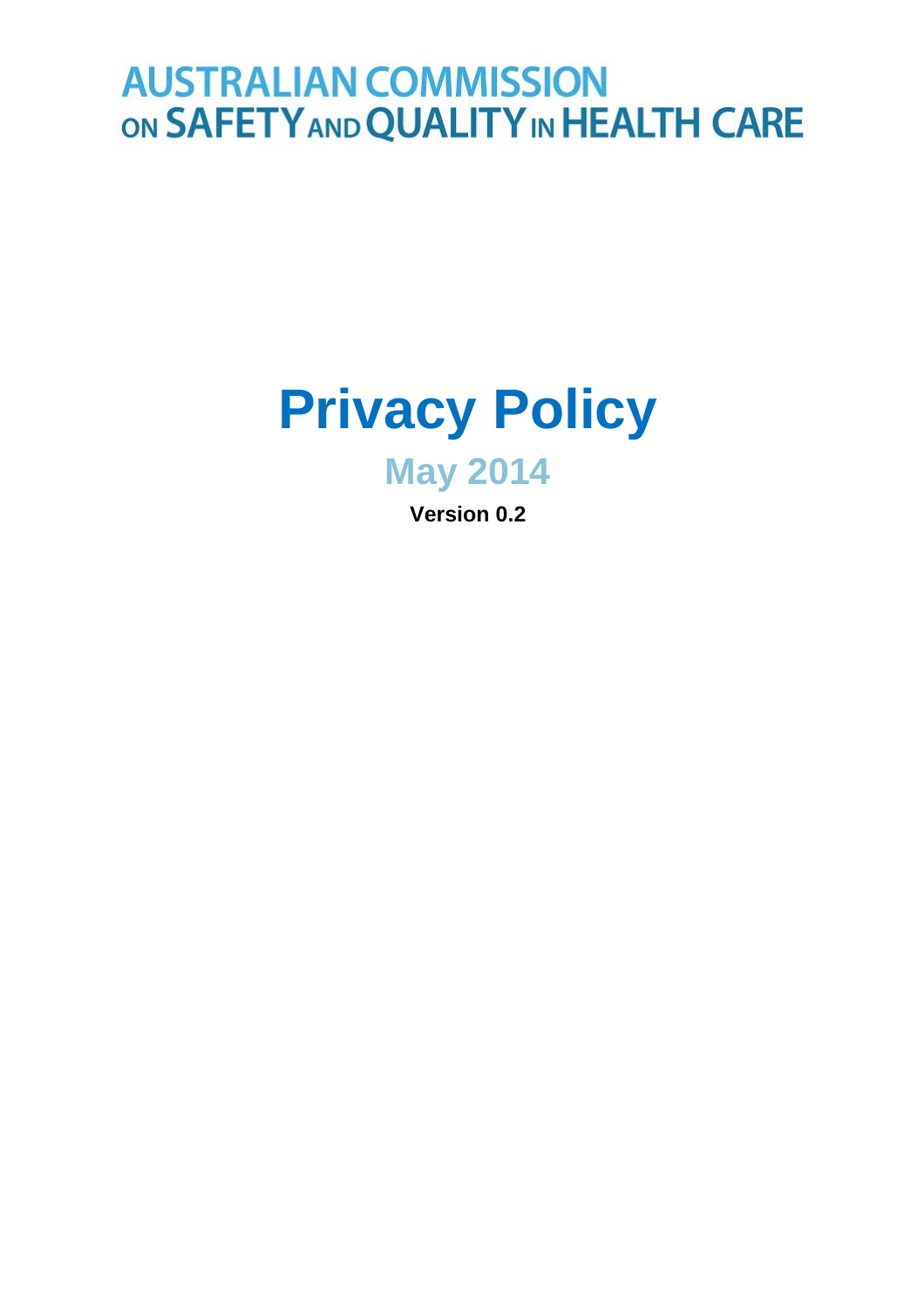## **Document Information**

## **Version History**

| <b>Version</b> | Issue<br><b>Date</b> | <b>Author</b>               | <b>Reviewers</b>                                                      | <b>Outcome of Review</b>                                         |
|----------------|----------------------|-----------------------------|-----------------------------------------------------------------------|------------------------------------------------------------------|
| $\vee$ 0.1     | Mav 2014             | Jason Whatley Mike Wallace, | Chief Operating Officer                                               |                                                                  |
| $V$ 0.1.1      | Mav 2014             |                             | Jason Whatley Neville Board, Director,<br><b>Information Strategy</b> | Alignment with national health data policies and<br>arrangements |
| $N_{0.2}$      |                      |                             | Uune 2014 Uason Whatley Audit And Risk Committee                      | Approved by the Board $(7th$ August 2014)                        |

## **Ownership**

Enquiries regarding this document can be made to:

| Name:         | Mike Wallace                             |  |  |  |
|---------------|------------------------------------------|--|--|--|
|               | <b>Position:</b> Chief Operating Officer |  |  |  |
| Email:        | mike.wallace@safetyandquality.gov.au     |  |  |  |
| <b>Phone:</b> | 02 9126 3600                             |  |  |  |

### **Document Location**

An electronic copy of this document is stored in the Commission's electronic document management system at TRIM #D14-15168

## **Date for Next Review**

This policy will be reviewed annually or as required.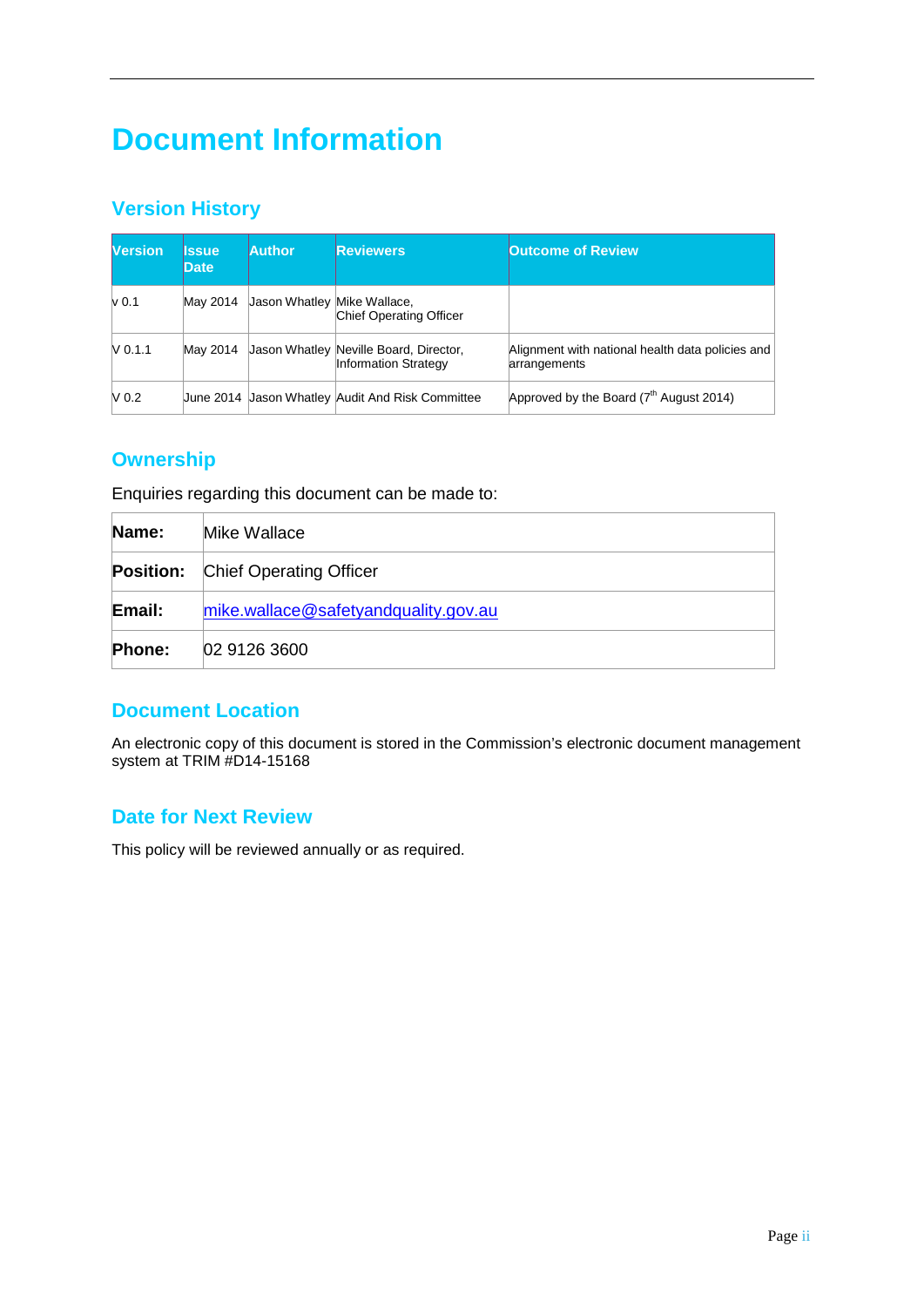## **Introduction**

The Australian Commission on Safety and Quality in Health Care (The Commission) is committed to the protection of personal information in accordance with the *Privacy Act 1988 (Privacy Act)*. The Commission aims to ensure that personal information is managed in accordance with the Australian Privacy Principles (APPs) contained in the *Privacy Act 1988*.

The Commission is also committed to ensuring that the statistical healthcare datasets accessed pursuant to our functions under the *National Health Reform Act 2011* ('the Act') and the National Health Reform Agreement is managed in a manner which is generally consistent with the APPs, as well as State and Territory privacy laws and healthcare regulation.

The most up to date versions of both the *Privacy Act 1988* and *National Health Reform Act* (2011) are available on the Comlaw website [\(www.comlaw.gov.au\)](http://www.comlaw.gov.au/).

The National Health Reform Agreement is available at [https://www.coag.gov.au/node/96.](https://www.coag.gov.au/node/96)

The Commission is also a signatory to the National Health Information Agreement. It is available at http://www.ahmac.gov.au/cms\_documents/130920\_NHIA\_revised\_SCoH\_FINAL.pdf

## **Scope**

The Commission's Privacy Policy (The Policy) applies to personal information collected by the Commission.

The Policy provides an overview of how personal information is handled and how the Commission will act in accordance with this Policy and the APPs.

The Policy incorporates information to help people understand what information we collect, how we collect and hold personal information, the purposes for which we hold, collect, use and disclose personal information and whether we are likely to disclose information to overseas recipients. The Policy also informs individuals how they may access and request corrections to their personal information and how they may complain about a breach of privacy.

The Commission will take all reasonable steps to ensure that it establishes and maintains internal practices, procedures and systems to ensure compliance with the APPs. This obligation is an ongoing one and the Commission will continue to review its procedures to ensure that personal information is managed in an open and transparent way.

## **What is 'personal information'?**

Personal information is defined in the *Privacy Act* as 'information or an opinion about an identified individual, or an individual who is reasonably identifiable'.

What constitutes personal information will vary, depending on whether an individual can be identified or is reasonably identifiable in the particular circumstance. Whether an individual is 'reasonably identifiable' from particular information about that individual will depend on considerations including: the nature and extent of the information and whether it is possible for the recipient of the information to identify the individual using available resources (including other information available to that recipient).Where it may be possible to identify an individual using available resources, the cost, difficulty, practicality and likelihood of a person or entity doing so will be relevant to deciding whether an individual is 'reasonably identifiable'. Where it is technically possible to identify an individual from information, but doing so is not practically possible, that individual will not generally be regarded as 'reasonably identifiable'. For example, the individual may not be reasonably identifiable where steps required to do so are overly expensive or resource intensive.

The definition of personal information only relates to natural persons and in most circumstances it will not apply to deceased persons. It does not extend to other legal persons such as companies.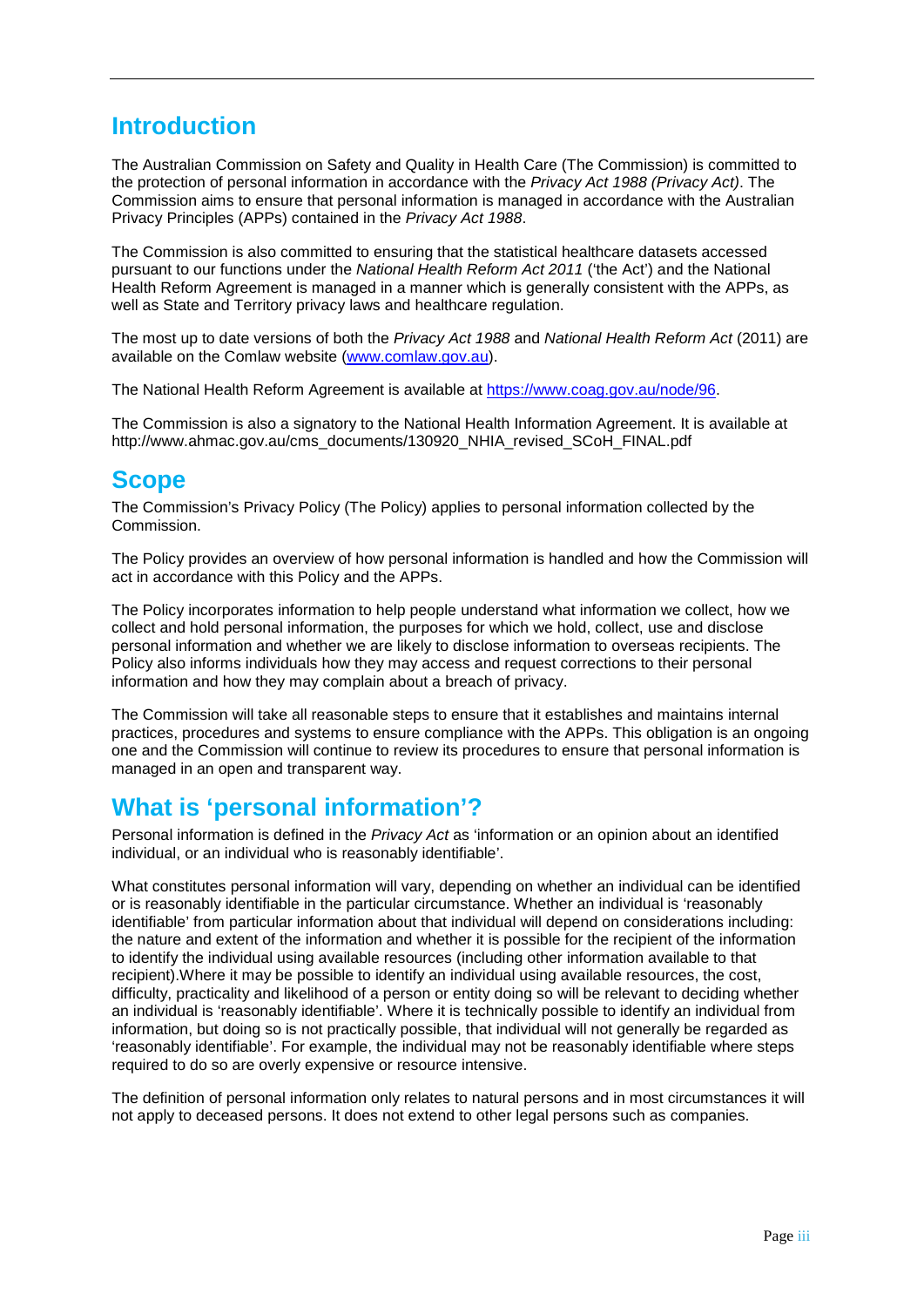## **What kind of information do we collect?**

#### **Personal information**

The Commission only collects personal information where the information is reasonably necessary for, or directly related to, one or more of the Commission's functions or activities.

The Commission collects a range of personal information to facilitate its business functions (such as employment functions) including names, addresses, phone numbers, email addresses, other contact details, employment history, educational qualifications, procurement records, consultancy records, committee membership lists (which includes members' names, contact details, resumes, tax file numbers, drivers licence numbers, vehicle insurance details, employment details), creditor and debtor information (which includes names, contact details, bank account details, credit card details), stakeholder lists (which includes names, addresses, employment details, and other contact details), recruitment records and personnel records. This information is subject to the Privacy Act and we have an obligation to ensure that we manage this information in accordance with the Act.

The Commission may collect sensitive personal information with express or implied consent when it is necessary for or directly related to the performance of our functions or activities. The *Privacy Act* also allows the collection of sensitive information in certain other exceptional circumstances, including where a permitted general situation exists (eg to lessen or prevent a serious threat to life, health or safety).

At times the Commission may also collect personal information from third parties or publically available records. However, The Commission will only do so if after obtaining expressly or impliedly consent, unless it is unreasonable or impracticable to collect that personal information from the person or where ACQSHC are required or authorised to do so by or under an Australian law or court or tribunal order.

#### **Healthcare Datasets**

The Commission uses health and hospital datasets to meet its requirements to specify indicators, formulate datasets, advise the Minister of Health and report on the state of safety and quality. The Commission has access to some healthcare datasets. These datasets are de-identified, and are sourced with secure access under clauses B86 and B97 of the National Health Reform Agreement, and their use is the subject of the National Health Information Agreement (NHIA). The National Health Information Agreement govern structures and processes through which Commonwealth, State and Territory health, national statistical authorities and national health reform bodies' work together to improve, maintain and share national health information.

Healthcare datasets are only ever disclosed in a de-identified fashion. Where small cell data (that is, data sets with a small number of entries) is present, the Commission takes a range of measures (such as zeroing or aggregation) to ensure that no identifying data is used or disclosed. These data are not able to be searched or combined in a way that would allow a person to determine the identity of an individual. As such, the healthcare data the Commission holds is de-identified and not subject to the Privacy Act.

However, consistent with the Commission's commitment to treating healthcare information with care, the Commission manages the data in a manner consistent with this Privacy Policy and the *Privacy Act*.

Further, the Commission is subject to secrecy and disclosure provisions contained *National Health Reform Act* section 54, which relates to and impose strict obligations on the use and disclosure of protected Commission information. Therefore our management of health care datasets must be in accordance with the relevant secrecy provisions contained in the Act. The Act recognises the importance of protecting patient confidentiality. The Commission is prohibited from publishing information that is likely to enable the identification of a particular patient - see section 279(2).

The Commission also is required to adhere to data and privacy obligations contained within both the *National Health Reform Act (2011)* and Agreement*,* and the National Health Information Agreement, ensuring that privacy of individuals' information and the responsible access to and handling of health information and data.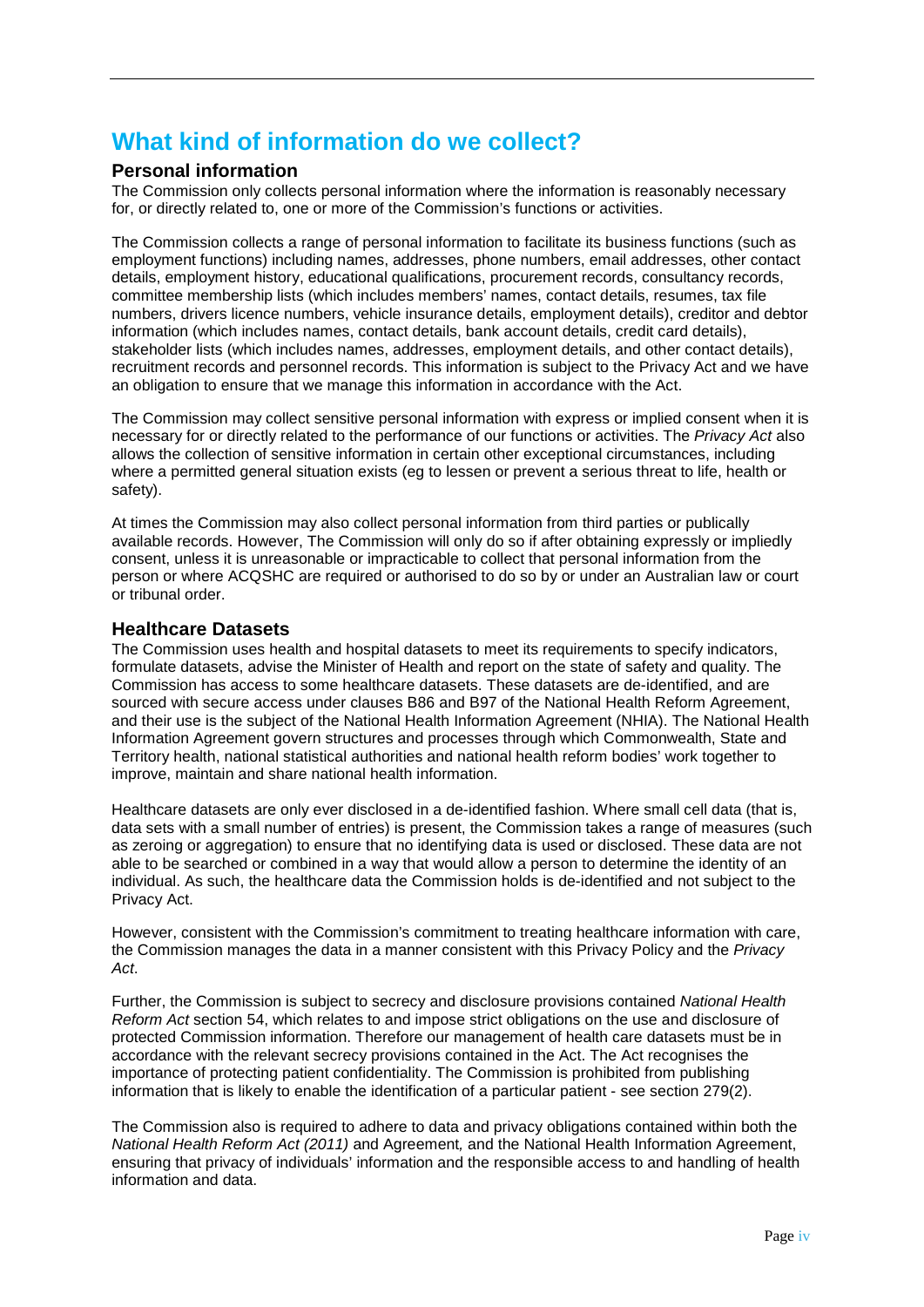## **How we collect and hold personal information**

As mentioned above, the Commission only collects personal information that directly relates to the Commission's business functions, such as procurement records, consultancy records, committee membership records, creditor and debtor information, stakeholder lists, as well as recruitment records and personnel records.

This information is collected directly from those individuals or their authorised representative. The Commission may also collect personal information if it is required or authorised by or under an Australian law to do so. Where the Commission receives personal information about a person that it did not solicit from the individual, it will determine whether it could have collected that information in accordance with the APPs if it had of been solicited information. If it determines it could not have obtained the information in accordance with the APPs, the Commission will consider whether it is obliged to retain that information and if not will destroy the information or ensure that the information is de-identified where it is lawful and reasonable to do so.

The Commission does not collect sensitive information about an individual unless the individual has consented to the collection of the information and the information is reasonably necessary for, or directly related to, one or more of The Commission's functions or activities. Sensitive information is defined in the *Privacy Act* to mean information or an opinion about an individual's racial or ethnic origin, political opinions, membership of a political association, religious beliefs or affiliations, philosophical beliefs, membership of a professional or trade association, membership of a trade union, sexual orientation or practices, or criminal record that is also personal information, or health information or, genetic information about an individual, or certain biometric information.

Where the Commission collects personal information it will inform you of a number of matters including our purpose for holding the information, requirements for access to information, the ramifications of a failure by us to collect the information and if the information is required under Australian law.

## **Why we collect, use and disclose personal information**

The Commission collects personal information to enable it to undertake a range of business related purposes. These are grouped according to the specific purpose below:

#### **Committee Files**

The Commission collects and uses committee files to maintain current committee member information for business related purposes. The personal information relates to contact details; salary details; bank accounts; benefits and leave; taxation details; and terms of engagement.

#### **Personnel Files**

The Commission collects and uses personnel files to maintain current employee information for business related purposes. The personal information in these files relates to the employee and may include: applications for employment; terms of employment; records relating to employee's salary, benefits and leave; medical certificates or health related information; contact details; taxation details, and superannuation contributions.

#### **Contractor Files**

The Commission collects and uses contractor files to maintain current contractor information for business related purposes. The personal information relates to financial details; contact details; and terms of engagement.

#### **Stakeholder Files**

The Commission collects and uses stakeholder files to maintain current stakeholder information for business related purposes. The personal information relates to contact and employment details.

The Commission only collects personal information for purposes which are directly related to our functions or activities under the *Act* and only when it is necessary for, or directly related to such purposes. We only use personal information for the purposes for which we collected it. We do not give personal information about an individual to other Government agencies unless required under law or to private sector organisations unless the individual has consented. The individual would reasonably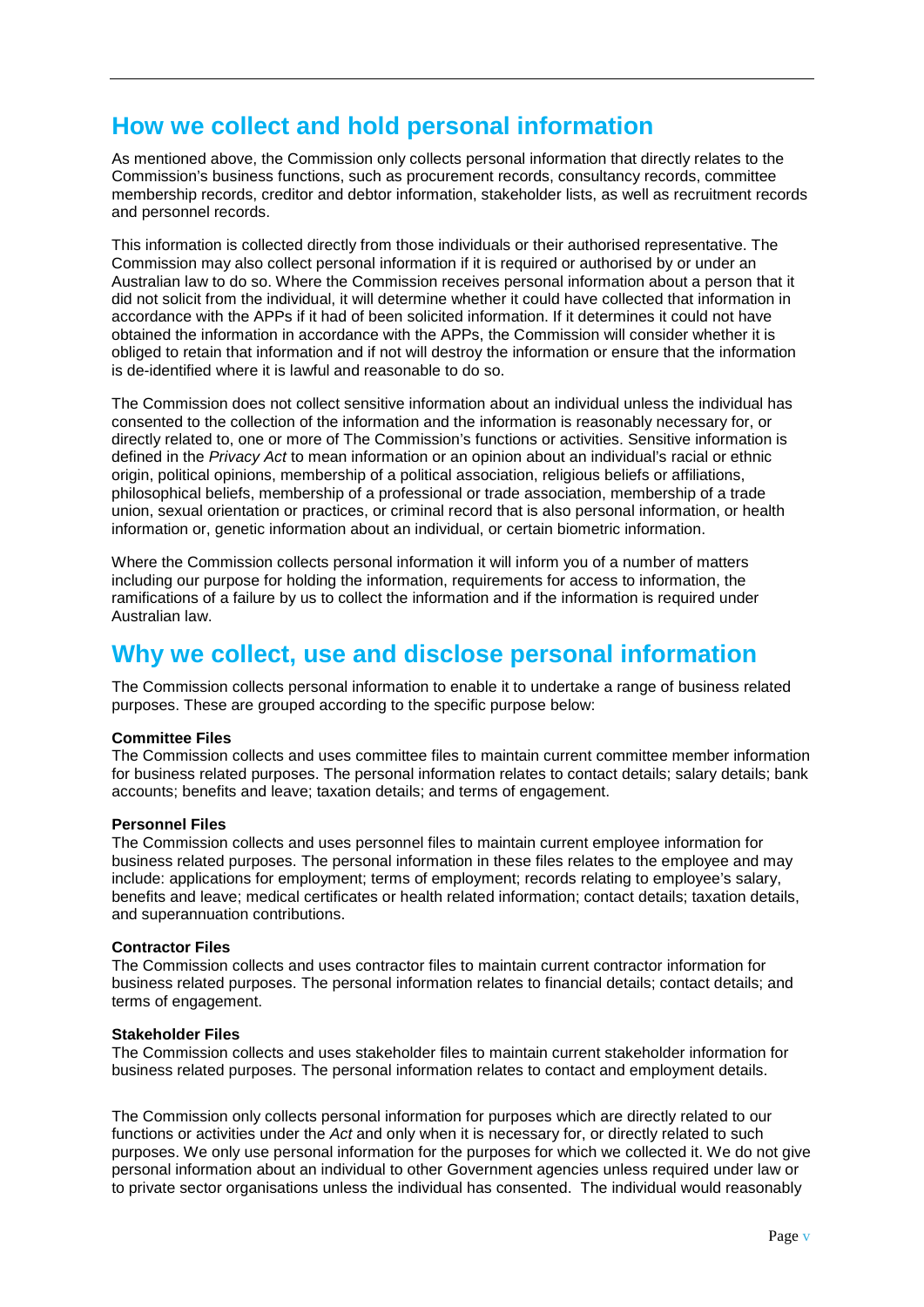expect, or has been told, that information of that kind is usually passed to those individuals, bodies or agencies; or it is otherwise required or authorised by law.

## **Quality and security of personal information**

The Commission will take reasonable steps to ensure that personal information is accurate, current, complete and relevant. The Commission will also ensure that personal information is reasonably protected from misuse, interference, loss and from unauthorized access, modification or disclosure. The Commission will destroy or de-identify personal information if it is no longer needed for any purposes and if we are not required by an Australian law to retain it.

## **Access to personal information**

A person can access the personal information that that the Commission hold about them, and can ask the Commission to correct that information held. If a person is listed in one of the Commission's email lists they may opt out at any time by using the 'unsubscribe' options noted in our emails. Alternatively a person may wish to deal with the Commission anonymously. The Commission will endeavor to address requests if it is practicable to do so.

Should you wish to contact the Commission about any privacy inquiry or complaint, or should you wish to access your personal information, please contact the Chief Operating Officer on (02) 9126 3518 or write to GPO Box 5480 Sydney, NSW, 2001.

## **Information security**

The Commission stores personal information using both physical and electronic filing systems as well as secure computer servers. The Commission employs a range of physical and electronic security measures to protect personal information from misuse and loss and from unauthorised access, modification or disclosure. These measures include restricted physical access to our offices; security firewalls and computer user identifiers and passwords.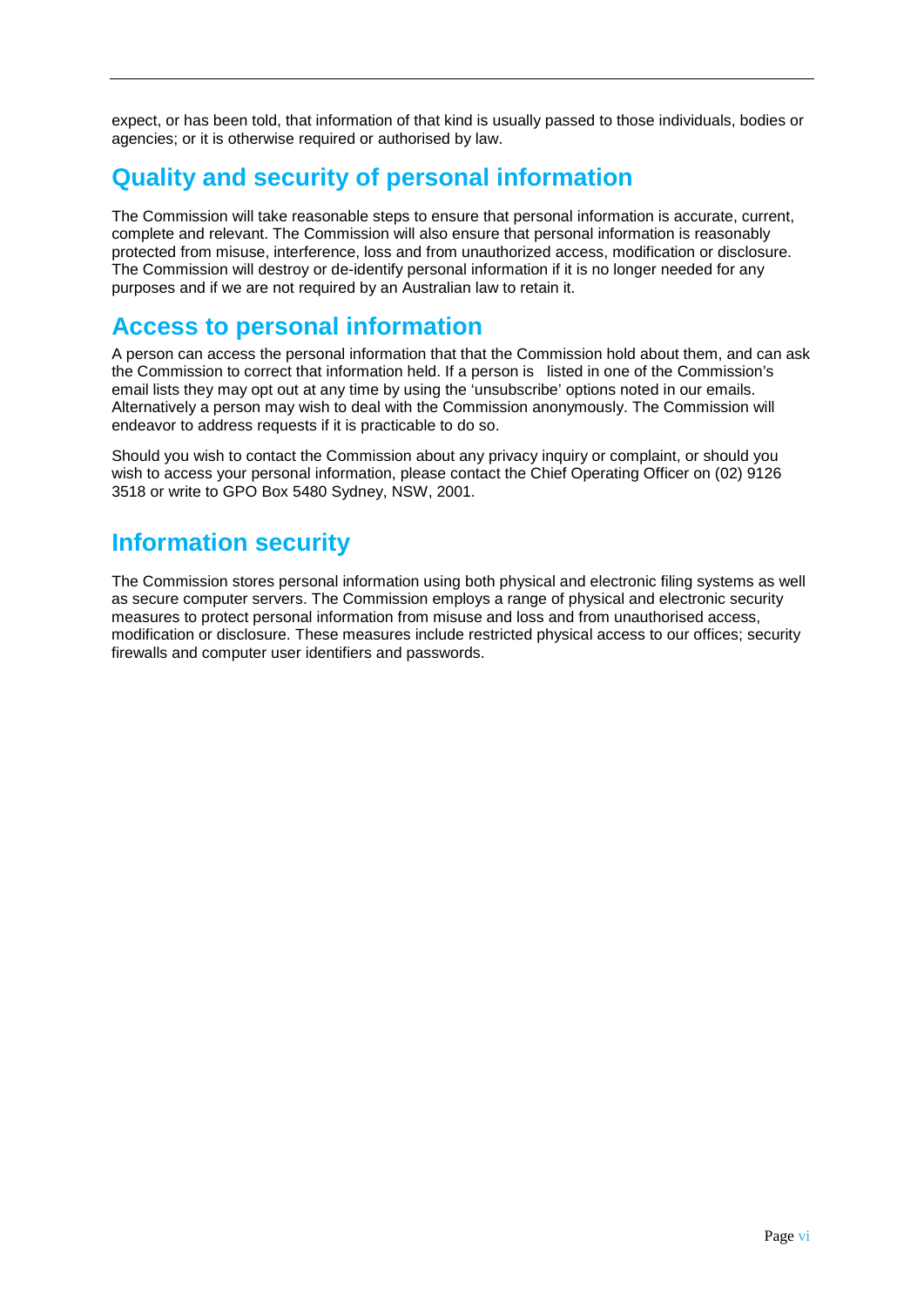## **Australian Privacy Principles**

The Australian Privacy Principles (APPs) where released by the Office of the Australian Information Commissioner and came in to force on the 12 March 2014, replacing the previously existing Information Privacy Principles. The following information outlines the principles and the Commission's privacy obligations when managing personal information.

#### **CONSIDERATION OF PRIVACY OF PERSONAL INFORMATION**

#### **APP1 – Open and transparent management of personal information**

This requires the Commission to manage personal information in an open and transparent way. This includes having a clearly expressed and up-to-date Privacy Policy which is available to the public.

#### **APP 2 – Anonymity and pseudonymity**

This requires the Commission to provide individuals with the option of not identifying themselves, or of using a pseudonym. Some exceptions apply here. These include where the Commission is required or authorised by or under an Australian law to deal with individuals who have identified themselves; or it is impracticable for the Commission to deal with individuals who have not identified themselves.

#### **COLLECTION OF INFORMATION**

#### **APP3 – Collection of solicited personal and sensitive information**

The Commission must not collect personal information (other than sensitive information) unless the information is **reasonably necessary for, or directly related to**, one or more of the Commission's functions or activities. The Commission must not collect sensitive information about an individual unless the individual has consented to the collection of the information and the information is reasonably necessary for, or directly related to, one or more of the Commission functions or activities. Under the exceptions listed in APP3.4 The Commission can solicit sensitive information in some cases without complying with APP3.3 where the collection is required or authorised by or under an Australian law. The Commission must collect personal information about an individual only from the individual unless the individual consents to the collection of the information from someone other than the individual or the Commission is required or authorised by or under an Australian law to collect the information from someone other than the individual or it is unreasonable or impracticable to do so. Sensitive information is defined as an opinion about an individual's racial or ethnic origin, political opinions, religious beliefs, membership of a professional or trade association, membership of a trade union, sexual preferences, criminal record, health information and genetic information about an individual.

#### **APP4 – Dealing with unsolicited personal information**

If the Commission receives personal information that it did not solicit the Commission must determine whether it could have obtained the information under APP3 if the Commission had solicited the information. If the Commission determines that it could not have collected the information and the information is not contained in a Commonwealth record, the Commission must destroy the information or ensure that the information is de-identified but only if it lawful and reasonable to do so.

#### **APP5 – Notification of the collection of personal information**

The Commission must either at or before the collection of personal information notify individuals or a number of matters set out at APP5.2. These matters include the purpose for holding personal information; requirements for access to information and the ramifications of a failure by the Commission to collect the information, if the information is required under Australian law or a tribunal/court order.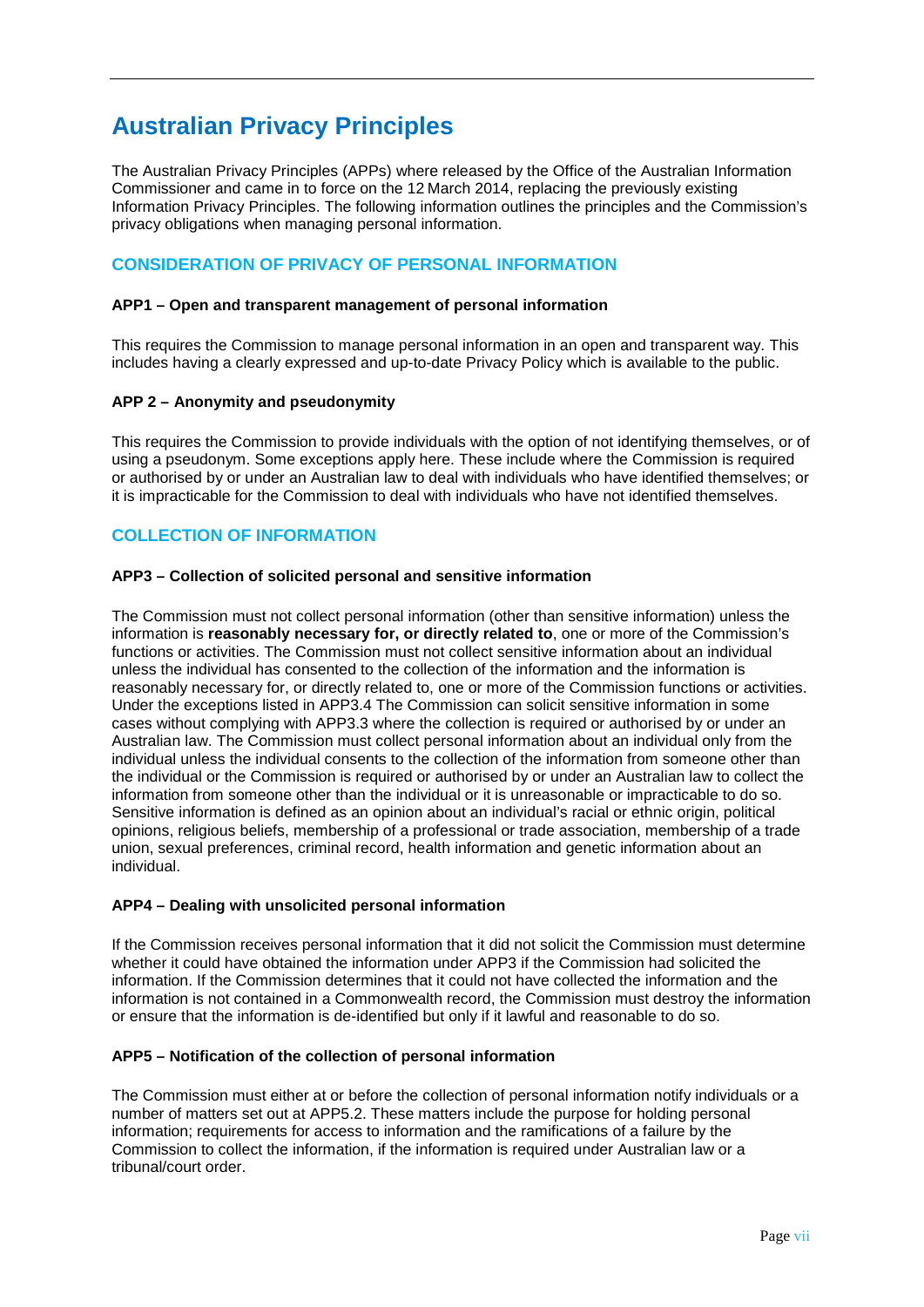#### **DEALING WITH PERSONAL INFORMATION**

#### **APP6 – Use and disclosure of personal information**

The Commission must only use the personal information collected for a purpose other than the primary purpose if the individual has consented to the use or disclosure or if the exceptions apply in APP6.2 or 6.3. These exceptions include whether the individual would reasonably expect the Commission to use the information for the secondary purpose and where disclosure is required under the Commission to use or disclose the information for a secondary purpose and that purpose is directly related to the primary purpose, that use or disclosure is permitted.

#### **APP7 – Direct Marketing**

APP7 relates to direct marketing activities and applies to private sector entities.

#### **APP8 – Cross-border disclosure of personal information**

Before the Commission discloses personal information about an individual to an overseas recipient it must take such steps as are reasonable in the circumstances to ensure that the overseas recipient does not breach the APPs, other than APP1, in relation to the information.

#### **APP9 – Adoption, use and disclosure of government related identifier**

APP9 prohibits an organisation from adopting a government related identifier. It applies to private sector organisations.

#### **INTEGRITY OF PERSONAL INFORMATION**

#### **APP10 – Quality of personal information**

This requires the Commission to take such steps (if any) as are reasonable in the circumstances to ensure person information that is collected, used or disclosed is accurate, current, complete and relevant.

#### **APP11 – Security of personal information**

This requires the Commission to take such steps as are reasonable in the circumstances to ensure that personal information is protected from misuse, interference, loss and from unauthorised access, modification or disclosure. The Commission must also take reasonable steps to destroy or de-identify personal information if it is no longer needed for any purposes for which it may be used or disclosed, it is not contained in a Commonwealth record and The Commission is not required by or under an Australian law to retain it.

#### **ACCESS TO, AND CORRECTION OF, PERSONAL INFORMATION**

#### **APP12 – Access to personal information**

The Commission is required to give an individual access to personal information upon request of that individual. The Commission can refuse to give access to the information under the Freedom of Information Act 1982 or any other Commonwealth Act, to the extent that the Commission is required or authorised to refuse access. The Commission must respond to the request for information and give access to the information if it is reasonable and practicable to do so. Where an individual's request for information is refused, the Commission must give reasons to the individual for that refusal and mechanisms available to complain about the refusal, unless it would be unreasonable to do so.

#### **APP13 – Correction of personal information**